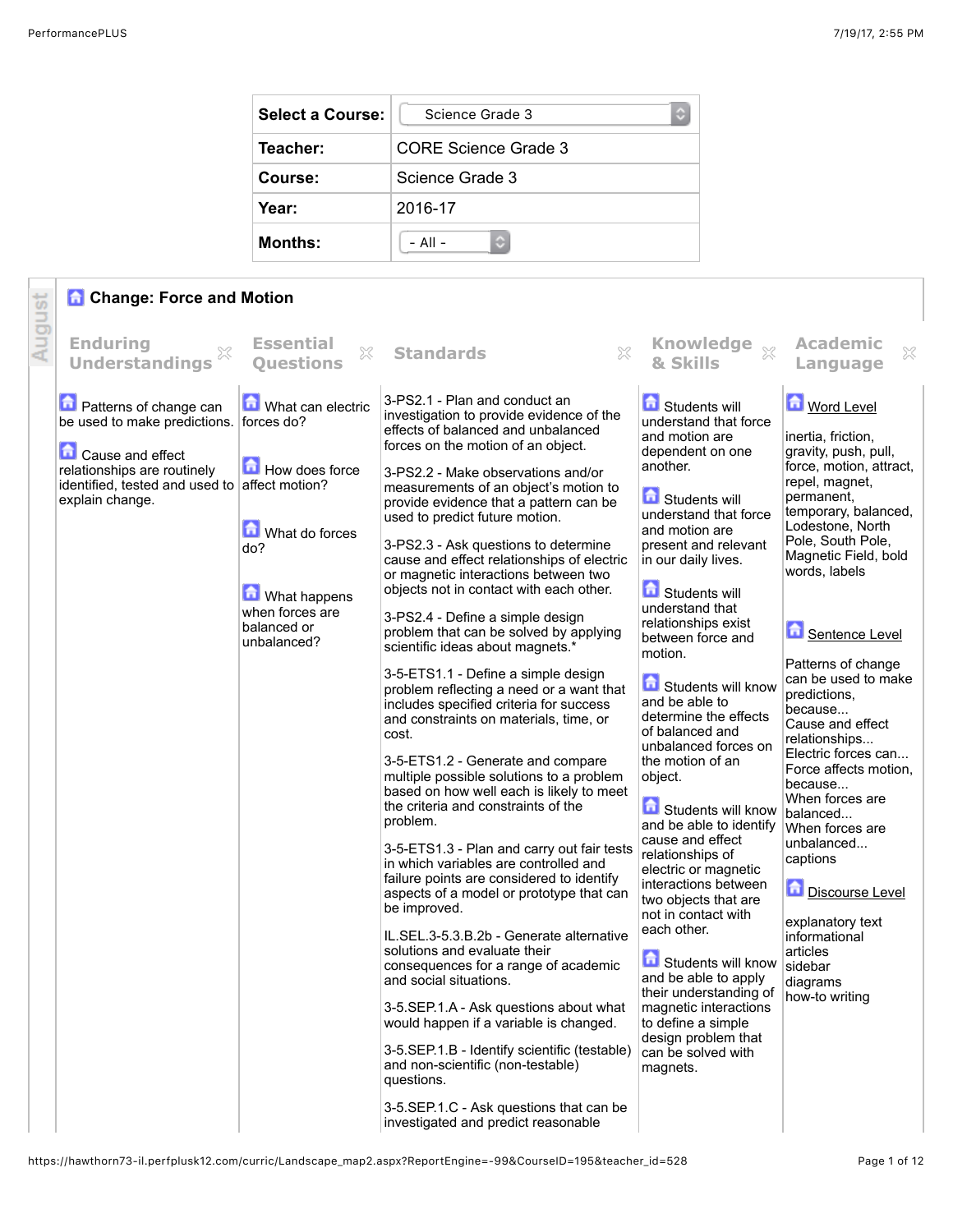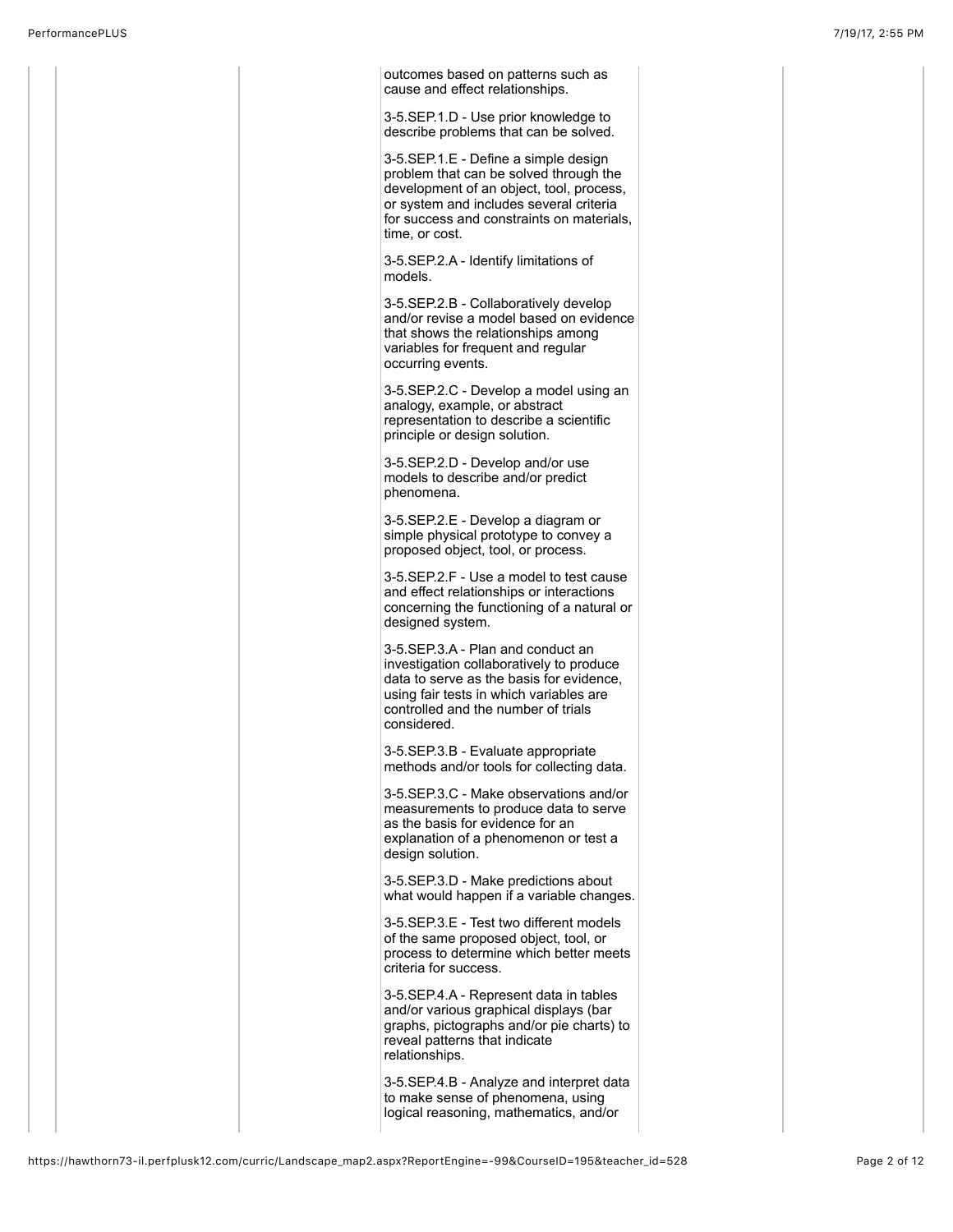| computation.                                                                                                                                                                                 |  |
|----------------------------------------------------------------------------------------------------------------------------------------------------------------------------------------------|--|
| 3-5.SEP.4.C - Compare and contrast<br>data collected by different groups in<br>order to discuss similarities and<br>differences in their findings.                                           |  |
| 3-5. SEP. 4. D - Analyze data to refine a<br>problem statement or the design of a<br>proposed object, tool, or process.                                                                      |  |
| 3-5.SEP.4.E - Use data to evaluate and<br>refine design solutions.                                                                                                                           |  |
| 3-5.SEP.5.A - Decide if qualitative or<br>quantitative data are best to determine<br>whether a proposed object or tool meets<br>criteria for success.                                        |  |
| 3-5.SEP.5.B - Organize simple data sets<br>to reveal patterns that suggest<br>relationships.                                                                                                 |  |
| 3-5.SEP.5.C - Describe, measure,<br>estimate, and/or graph quantities (e.g.,<br>area, volume, weight, time) to address<br>scientific and engineering questions and<br>problems.              |  |
| 3-5.SEP.6.A - Construct an explanation<br>of observed relationships (e.g., the<br>distribution of plants in the back yard).                                                                  |  |
| 3-5.SEP.6.B - Use evidence (e.g.,<br>measurements, observations, patterns)<br>to construct or support an explanation or<br>design a solution to a problem.                                   |  |
| 3-5.SEP.6.C - Identify the evidence that<br>supports particular points in an<br>explanation.                                                                                                 |  |
| 3-5.SEP.6.D - Apply scientific ideas to<br>solve design problems.                                                                                                                            |  |
| 3-5.SEP.6.E - Generate and compare<br>multiple solutions to a problem based on<br>how well they meet the criteria and<br>constraints of the design solution.                                 |  |
| 3-5.SEP.7.A - Compare and refine<br>arguments based on an evaluation of the<br>evidence presented.                                                                                           |  |
| 3-5.SEP.7.B - Distinguish among facts,<br>reasoned judgment based on research<br>findings, and speculation in an<br>explanation.                                                             |  |
| 3-5.SEP.7.C - Respectfully provide and<br>receive critiques from peers about a<br>proposed procedure, explanation, or<br>model by citing relevant evidence and<br>posing specific questions. |  |
| 3-5.SEP.7.D - Construct and/or support<br>an argument with evidence, data, and/or<br>a model.                                                                                                |  |
| 3-5. SEP. 7. E - Use data to evaluate<br>claims about cause and effect.                                                                                                                      |  |
| 3-5.SEP.7.F - Make a claim about the<br>merit of a solution to a problem by citing                                                                                                           |  |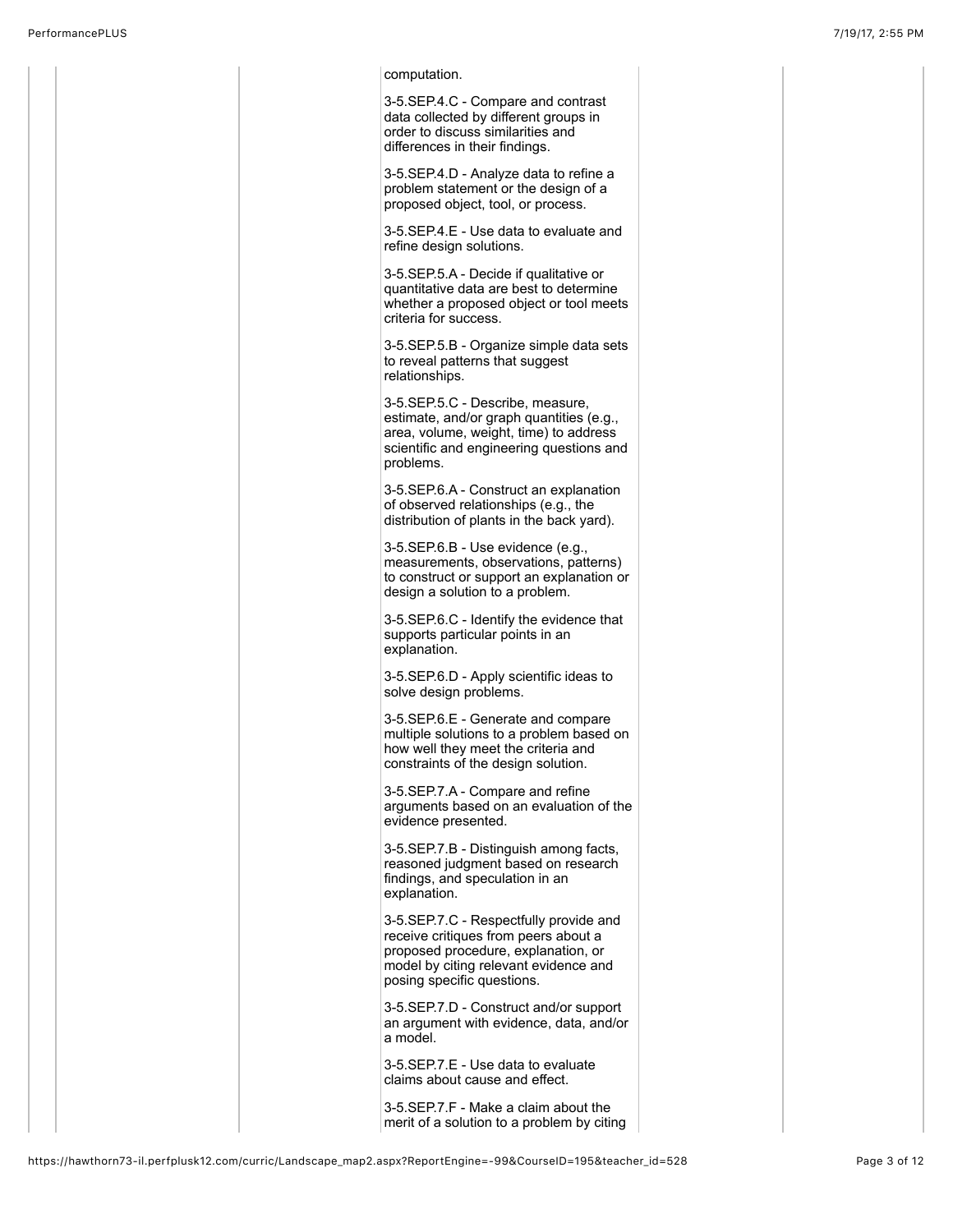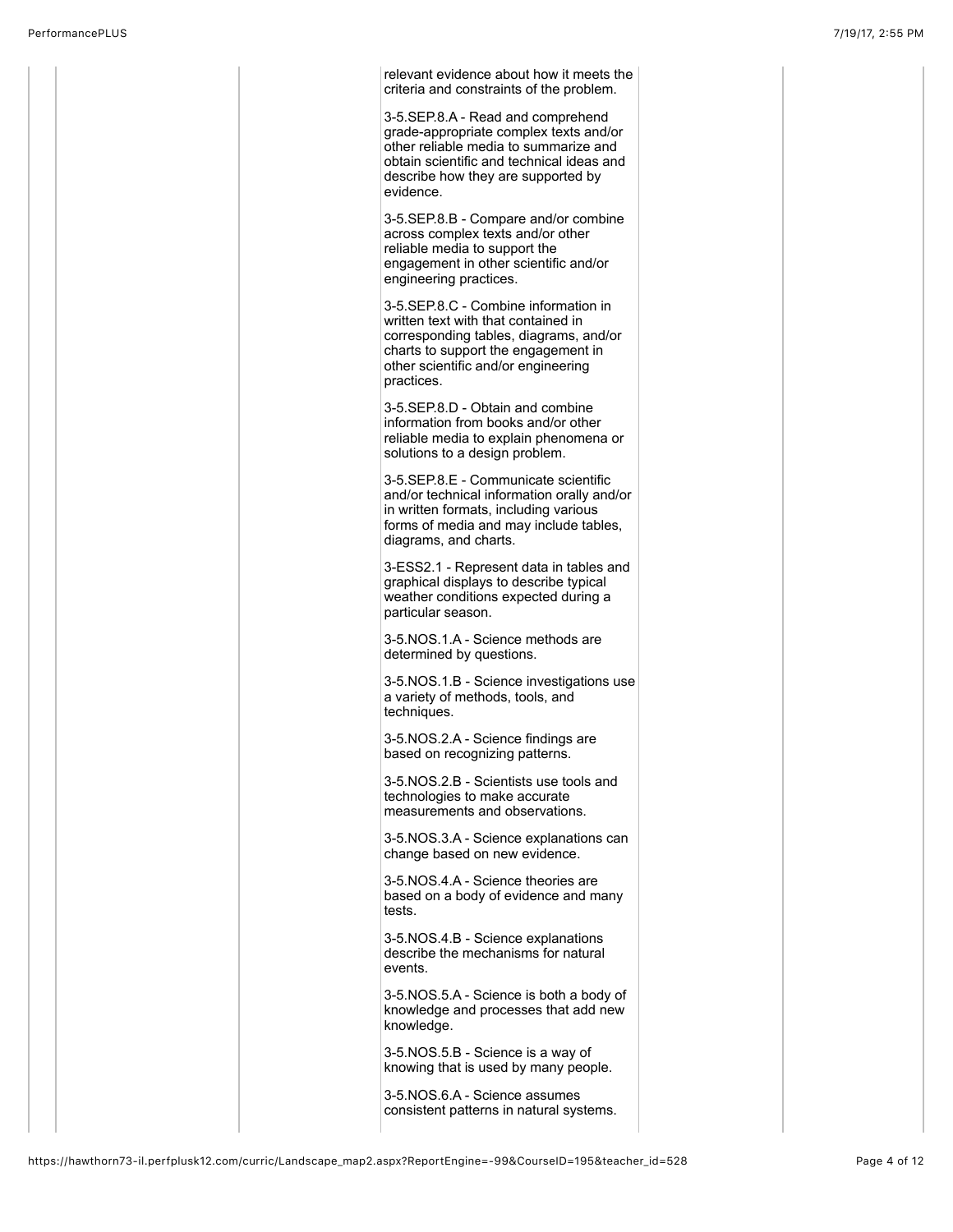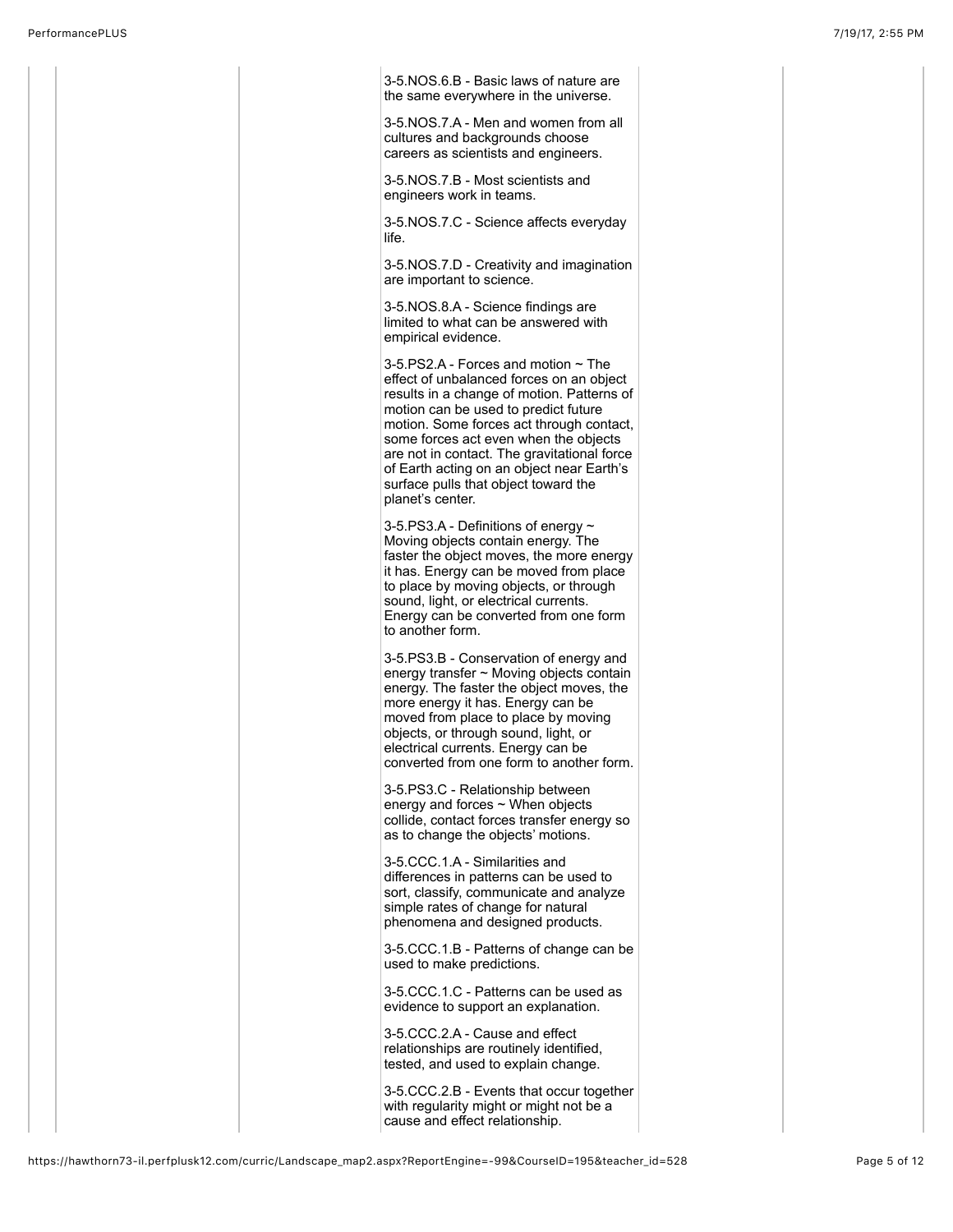|           |                                               |                                           | 3-5.CCC.3.B - Standard units are used to<br>measure and describe physical quantities<br>such as weight, time, temperature, and<br>volume.<br>3-5.CCC.4.A - A system is a group of<br>related parts that make up a whole and<br>can carry out functions its individual parts<br>cannot.<br>3-5.CCC.4.B - A system can be<br>described in terms of its components and<br>their interactions.<br>3-5.CCC.5.C - Energy can be transferred<br>in various ways and between objects.<br>3-5.CCC.7.A - Change is measured in<br>terms of differences over time and may<br>occur at different rates.<br>3-5.SEP.5.D - Create and/or use graphs<br>and/or charts generated from simple<br>algorithms to compare alternative<br>solutions to an engineering problem.<br>3-5.CCC.5.A - Matter is made of<br>particles.<br>3-5.CCC.5.B - Matter flows and cycles<br>can be tracked in terms of the weight of<br>the substances before and after a<br>process occurs. The total weight of the<br>substances does not change. This is<br>what is meant by conservation of matter.<br>Matter is transported into, out of, and<br>within systems.<br>RI.3.1 - Ask and answer questions to<br>demonstrate understanding of a text,<br>referring explicitly to the text as the basis<br>for the answers.<br>RI.3.5 - Use text features and search<br>tools (e.g., key words, sidebars,<br>hyperlinks) to locate information relevant<br>to a given topic efficiently.<br>RI.3.8 - Describe the logical connection<br>between particular sentences and<br>paragraphs in a text (e.g., comparison,<br>cause/effect, first/second/third in a<br>sequence). |                          |                             |   |
|-----------|-----------------------------------------------|-------------------------------------------|--------------------------------------------------------------------------------------------------------------------------------------------------------------------------------------------------------------------------------------------------------------------------------------------------------------------------------------------------------------------------------------------------------------------------------------------------------------------------------------------------------------------------------------------------------------------------------------------------------------------------------------------------------------------------------------------------------------------------------------------------------------------------------------------------------------------------------------------------------------------------------------------------------------------------------------------------------------------------------------------------------------------------------------------------------------------------------------------------------------------------------------------------------------------------------------------------------------------------------------------------------------------------------------------------------------------------------------------------------------------------------------------------------------------------------------------------------------------------------------------------------------------------------------------------------------------------------------------------------------------------------------|--------------------------|-----------------------------|---|
| September | <b>Enduring</b><br>×<br><b>Understandings</b> | <b>Essential</b><br>X<br><b>Questions</b> | X<br><b>Standards</b>                                                                                                                                                                                                                                                                                                                                                                                                                                                                                                                                                                                                                                                                                                                                                                                                                                                                                                                                                                                                                                                                                                                                                                                                                                                                                                                                                                                                                                                                                                                                                                                                                | Knowledge xx<br>& Skills | <b>Academic</b><br>Language | × |
| October   | <b>Enduring</b><br>X<br><b>Understandings</b> | <b>Essential</b><br>X<br><b>Questions</b> | $\boldsymbol{\mathsf{X}}$<br><b>Standards</b>                                                                                                                                                                                                                                                                                                                                                                                                                                                                                                                                                                                                                                                                                                                                                                                                                                                                                                                                                                                                                                                                                                                                                                                                                                                                                                                                                                                                                                                                                                                                                                                        | Knowledge xx<br>& Skills | <b>Academic</b><br>Language | × |

 **Patterns: Weather**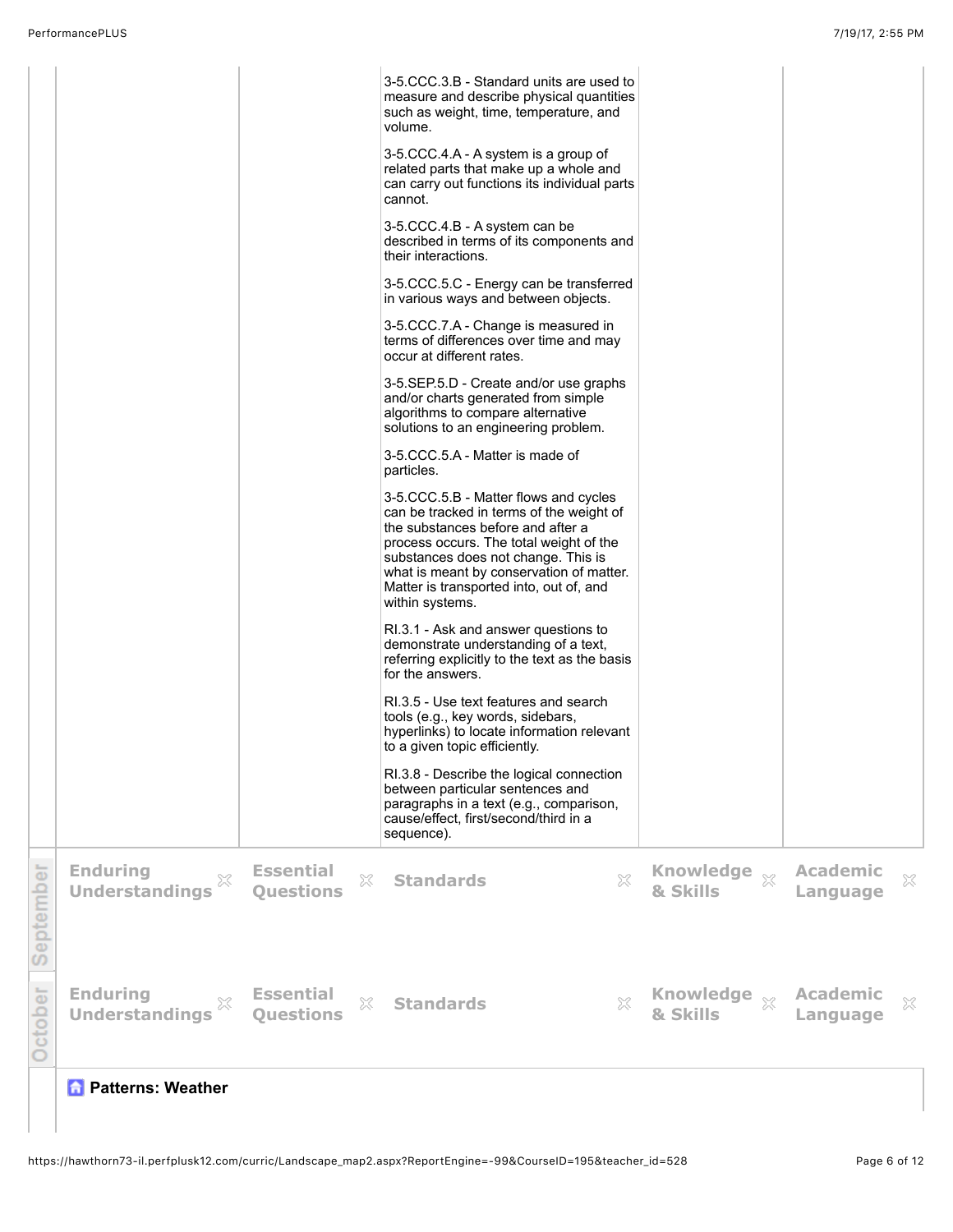|          | <b>Enduring</b><br>$\chi$<br><b>Understandings</b>                                                                                                                                       | <b>Essential</b><br>X<br><b>Questions</b>                                                  | X<br><b>Standards</b>                                                                                                                                                                                                                    | Knowledge xx<br>& Skills                                                                                   | <b>Academic</b><br>$\chi$<br>Language                                                                        |
|----------|------------------------------------------------------------------------------------------------------------------------------------------------------------------------------------------|--------------------------------------------------------------------------------------------|------------------------------------------------------------------------------------------------------------------------------------------------------------------------------------------------------------------------------------------|------------------------------------------------------------------------------------------------------------|--------------------------------------------------------------------------------------------------------------|
| November | Scientists record patterns <b>n</b> What is the<br>of the weather across<br>different times and areas so<br>that they can make<br>predictions about what kind<br>of weather might happen | relationship between<br>climate and location?<br><b>M</b> What is the                      | 3-5-ETS1.1 - Define a simple design<br>problem reflecting a need or a want that<br>includes specified criteria for success<br>and constraints on materials, time, or<br>cost.                                                            | Students will be<br>able to understand<br>typical weather in<br>different parts of the<br>world            | <b>Mord Level</b><br>atmosphere, climate,<br>evaporation, humidity,<br>precipitation, radar,<br>temperature, |
|          | next.<br><b>Climate describes a</b>                                                                                                                                                      | relationship between<br>weather and climate?                                               | 3-5-ETS1.2 - Generate and compare<br>multiple possible solutions to a problem<br>based on how well each is likely to meet<br>the criteria and constraints of the<br>problem.                                                             | Students will be<br>able to identify<br>weather conditions                                                 | barometer, storm,<br>patterns, weather,<br>meteorologist,<br>anemometer,<br>predications, forecast,          |
|          | range of an area's typical<br>weather conditions and the<br>extent to which those<br>conditions vary over years.                                                                         | To what extent do<br>we have control over<br>the impacts of<br>weather-related<br>hazards? | 3-5-ETS1.3 - Plan and carry out fair tests seasons<br>in which variables are controlled and<br>failure points are considered to identify<br>aspects of a model or prototype that can                                                     | during various<br><b>G</b> Students will                                                                   | natural disasters,<br>season, conditions,<br>phenomena,<br>variation,<br>thermometer                         |
|          |                                                                                                                                                                                          | How has our<br>ability to affect the<br>negative impact of                                 | be improved.<br>3-ESS2.1 - Represent data in tables and<br>graphical displays to describe typical<br>weather conditions expected during a                                                                                                | understand that a<br>variety of natural<br>hazards result from<br>natural process                          | Sentence Level                                                                                               |
|          |                                                                                                                                                                                          | natural disasters<br>evolved over time?                                                    | particular season.<br>3-ESS2.2 - Obtain and combine<br>information to describe climates in<br>different regions of the world.                                                                                                            | Students will be<br>able to construct<br>weather tools and use<br>them to gather                           | The weather<br>conditions<br>The relationship<br>between climate and<br>location can be                      |
|          |                                                                                                                                                                                          |                                                                                            | 3-ESS3.1 - Make a claim about the merit<br>of a design solution that reduces the<br>impacts of a weather-related hazard.*<br>3-5.CCC.1.B - Patterns of change can be                                                                     | information.<br>Students will be                                                                           | described as<br>The patterns in the<br>weather show<br>A<br>occurs<br>when                                   |
|          |                                                                                                                                                                                          |                                                                                            | used to make predictions.<br>3-5.CCC.1.C - Patterns can be used as<br>evidence to support an explanation.                                                                                                                                | able to create a graph<br>or table and analyze it<br>to describe weather<br>patterns and<br>relationships. | Discourse Level<br>graph, articles,<br>sidebars, intervals,                                                  |
|          |                                                                                                                                                                                          |                                                                                            | 3-5.CCC.2.A - Cause and effect<br>relationships are routinely identified,<br>tested, and used to explain change.<br>3-5.CCC.3.A - Natural objects and/or                                                                                 | 氙<br>Students will be<br>able to conduct<br>research from books                                            | report,<br>forecast/prediction,<br>list, maps, audio<br>broadcast, newspaper                                 |
|          |                                                                                                                                                                                          |                                                                                            | observable phenomena exist from the<br>very small to the immensely large or from<br>very short to very long time periods.<br>3-5.CCC.7.B - Some systems appear                                                                           | and other reliable<br>resources to obtain<br>and combine<br>information to explain<br>weather phenomena.   |                                                                                                              |
|          |                                                                                                                                                                                          |                                                                                            | stable, but over long periods of time will<br>eventually change.<br>3-5.ESS2.A - Earth materials and<br>systems $\sim$ Four major Earth systems                                                                                          |                                                                                                            |                                                                                                              |
|          |                                                                                                                                                                                          |                                                                                            | interact. Rainfall helps to shape the land<br>and affects the types of living things<br>found in a region. Water, ice, wind,<br>organisms, and gravity break rocks, soils,<br>and sediments into smaller pieces and<br>move them around. |                                                                                                            |                                                                                                              |
|          |                                                                                                                                                                                          |                                                                                            | 3-5.ESS2.C - The roles of water in<br>Earth's surface processes $\sim$ Most of<br>Earth's water is in the ocean and much of<br>the Earth's fresh water is in glaciers or<br>underground.                                                 |                                                                                                            |                                                                                                              |
|          |                                                                                                                                                                                          |                                                                                            | 3-5.ESS2.D - Weather and climate $\sim$<br>Climate describes patterns of typical<br>weather conditions over different scales<br>and variations. Historical weather                                                                       |                                                                                                            |                                                                                                              |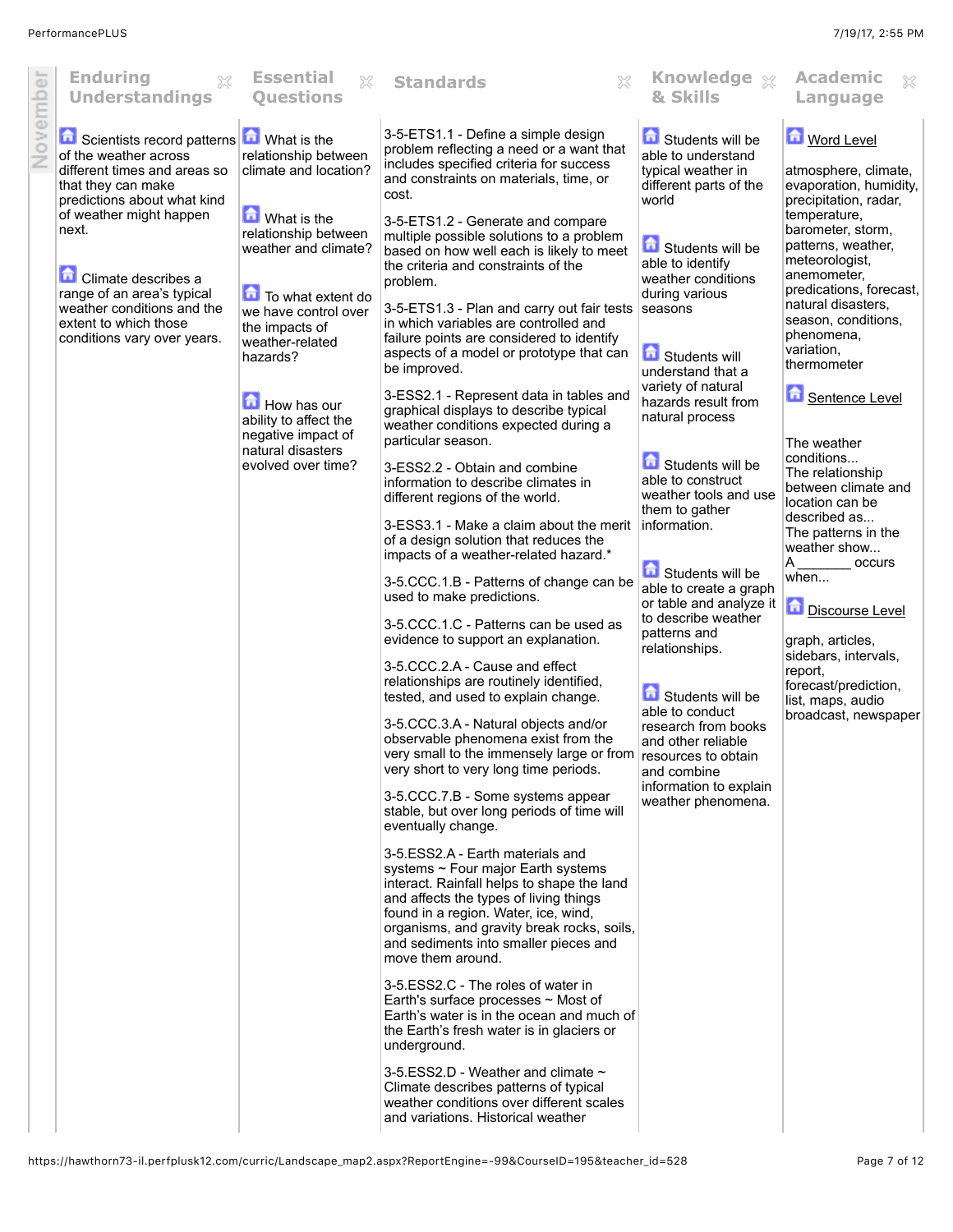|                 |                                               |                                           | patterns can be analyzed.                                                                                                                                      |                          |                             |   |
|-----------------|-----------------------------------------------|-------------------------------------------|----------------------------------------------------------------------------------------------------------------------------------------------------------------|--------------------------|-----------------------------|---|
|                 |                                               |                                           | 3-5.ESS3.B - Natural hazards $\sim$ A variety<br>of hazards result from natural processes;<br>humans cannot eliminate hazards but<br>can reduce their impacts. |                          |                             |   |
|                 |                                               |                                           | 3-5.NOS.1.A - Science methods are<br>determined by questions.                                                                                                  |                          |                             |   |
|                 |                                               |                                           | 3-5.NOS.1.B - Science investigations use<br>a variety of methods, tools, and<br>techniques.                                                                    |                          |                             |   |
|                 |                                               |                                           | 3-5.NOS.2.A - Science findings are<br>based on recognizing patterns.                                                                                           |                          |                             |   |
|                 |                                               |                                           | 3-5.NOS.2.B - Scientists use tools and<br>technologies to make accurate<br>measurements and observations.                                                      |                          |                             |   |
|                 |                                               |                                           | 3-5.NOS.3.A - Science explanations can<br>change based on new evidence.                                                                                        |                          |                             |   |
|                 |                                               |                                           | 3-5.NOS.4.A - Science theories are<br>based on a body of evidence and many<br>tests.                                                                           |                          |                             |   |
|                 |                                               |                                           | 3-5.NOS.4.B - Science explanations<br>describe the mechanisms for natural<br>events.                                                                           |                          |                             |   |
|                 |                                               |                                           | 3-5.NOS.5.A - Science is both a body of<br>knowledge and processes that add new<br>knowledge.                                                                  |                          |                             |   |
|                 |                                               |                                           | 3-5.NOS.5.B - Science is a way of<br>knowing that is used by many people.                                                                                      |                          |                             |   |
|                 |                                               |                                           | 3-5.NOS.6.A - Science assumes<br>consistent patterns in natural systems.                                                                                       |                          |                             |   |
|                 |                                               |                                           | 3-5.NOS.6.B - Basic laws of nature are<br>the same everywhere in the universe.                                                                                 |                          |                             |   |
|                 |                                               |                                           | 3-5.NOS.7.A - Men and women from all<br>cultures and backgrounds choose<br>careers as scientists and engineers.                                                |                          |                             |   |
|                 |                                               |                                           | 3-5.NOS.7.B - Most scientists and<br>engineers work in teams.                                                                                                  |                          |                             |   |
|                 |                                               |                                           | 3-5.NOS.7.C - Science affects everyday<br>life.                                                                                                                |                          |                             |   |
|                 |                                               |                                           | 3-5.NOS.7.D - Creativity and imagination<br>are important to science.                                                                                          |                          |                             |   |
|                 |                                               |                                           | 3-5.NOS.8.A - Science findings are<br>limited to what can be answered with<br>empirical evidence.                                                              |                          |                             |   |
|                 |                                               |                                           | 3-5.CCC.6.A - Different materials have<br>different substructures, which can<br>sometimes be observed.                                                         |                          |                             |   |
| <b>December</b> | <b>Enduring</b><br>X<br><b>Understandings</b> | <b>Essential</b><br>X<br><b>Ouestions</b> | $\gtrsim$<br><b>Standards</b>                                                                                                                                  | Knowledge xx<br>& Skills | <b>Academic</b><br>Language | X |
|                 |                                               |                                           |                                                                                                                                                                |                          |                             |   |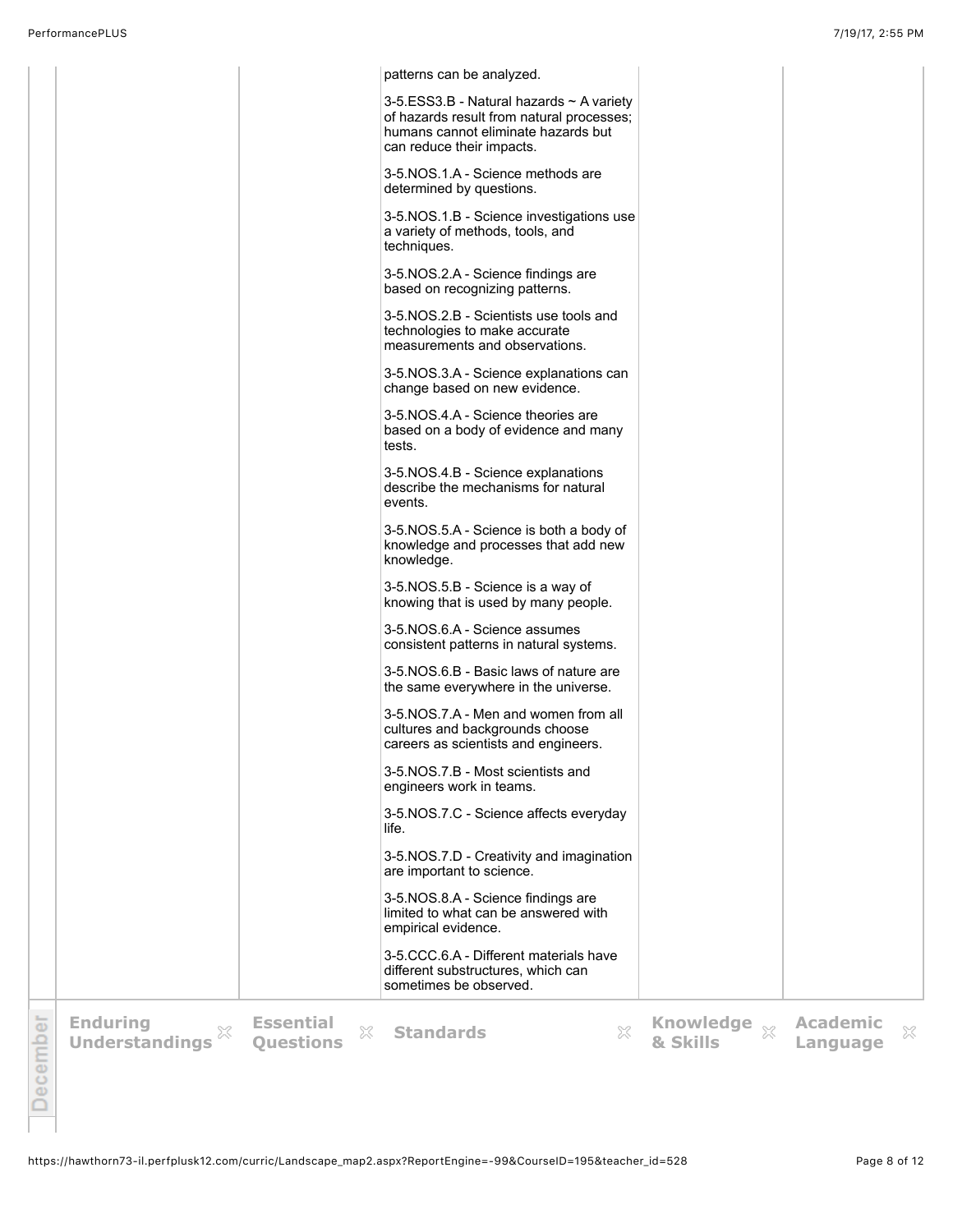## PerformancePLUS 7/19/17, 2:55 PM

| January      | <b>Enduring</b><br>$\gtrsim$<br><b>Understandings</b>                                                | <b>Essential</b><br>X<br><b>Ouestions</b>                  | X<br><b>Standards</b>                                                                                                                                                                                              | Knowledge xx<br>& Skills                                                     | <b>Academic</b><br>$\chi$<br>Language                                                                                   |
|--------------|------------------------------------------------------------------------------------------------------|------------------------------------------------------------|--------------------------------------------------------------------------------------------------------------------------------------------------------------------------------------------------------------------|------------------------------------------------------------------------------|-------------------------------------------------------------------------------------------------------------------------|
| ebruary<br>щ | <b>Enduring</b><br>X<br><b>Understandings</b>                                                        | <b>Essential</b><br>X<br><b>Ouestions</b>                  | X<br><b>Standards</b>                                                                                                                                                                                              | Knowledge xx<br>& Skills                                                     | <b>Academic</b><br>X<br>Language                                                                                        |
| March        | <b>n</b> Relationships: Life Science                                                                 |                                                            |                                                                                                                                                                                                                    |                                                                              |                                                                                                                         |
|              | <b>Enduring</b><br>×<br><b>Understandings</b>                                                        | <b>Essential</b><br>X<br><b>Ouestions</b>                  | $\gtrsim$<br><b>Standards</b>                                                                                                                                                                                      | Knowledge xx<br>& Skills                                                     | <b>Academic</b><br>×<br>Language                                                                                        |
|              | Reproduction is essential<br>to continued existence of all<br>organisms                              | How does a living<br>thing evolve through a<br>life cycle? | 3-5.LS1.A - Structure and function ~<br>Organisms have both internal and<br>external macroscopic structures that<br>allow for growth, survival, behavior, and<br>reproduction.                                     | <b>Compare and</b><br>contrast plant and<br>animal life cycles               | Word Level<br>organisms,<br>reproduction, survival,<br>adaptation, compare,                                             |
|              | <b>D</b> Plants and animals have<br>unique and diverse life<br>cycles                                | How does an<br>organisms survive?                          | 3-5.LS1.B - Growth and development of<br>organisms ~ Reproduction is essential to<br>every kind of organism. Organisms have<br>unique and diverse life cycles.                                                     | Develop models to<br>describe unique<br>organisms and<br>diverse life cycles | contrast, growth, life<br>cycle, relationships,<br>interaction, observe,<br>hereditary, natural<br>selection, structure |
|              | All cycles have patterns<br>of change                                                                | How do patterns<br>help us predict<br>change?              | 3-5.LS1.C - Organization for matter and<br>energy flow in organisms ~ Food<br>provides animals with the materials and<br>energy they need for body repair, growth,                                                 | <b>Explain how</b><br>changes in the<br>environment can                      | Sentence Level<br>Plants/animals are                                                                                    |
|              | <b>Adaptation is the key to</b><br>survive                                                           | Do only the strong<br>survive?                             | warmth, and motion. Plants acquire<br>material for growth chiefly from air, water,<br>and process matter and obtain energy                                                                                         | affect the life cycle                                                        | unique/diverse,<br>because<br>The<br>has                                                                                |
|              | Observable phenomena<br>exist from very short to very<br>long time periods                           | What determines<br>who survives?                           | from sunlight, which is used to maintain<br>conditions necessary for survival.<br>3-5.LS2.A - Interdependent relationships<br>in ecosystems $\sim$ The food of almost any                                          | Describe a life<br>cycle and its<br>importance to<br>existence               | an adaptation that<br>helps it<br>Living things grow<br>and change by<br>interacts                                      |
|              | <b>Q</b> Cause and effect<br>relationships are used to<br>explain change                             | How do living<br>things grow and<br>change?                | animal can be traced back to plants.<br>Organisms are related in food webs in<br>which some animals eat plants for food<br>and other animals eat the animals that<br>eat plants, while decomposers restore         | $\Box$ Explain the<br>patterns of a life cycle                               | with<br>by<br>Something I noticed<br>about the relationship<br>between<br>is                                            |
|              | <b>D</b> Plants and animals have<br>unique and diverse life<br>cycles                                | How do living<br>things interact?                          | some materials back to the soil.<br>3-5.LS2.B - Cycles of matter and energy<br>transfer in ecosystems ~ Matter cycles<br>between the air and soil and among                                                        |                                                                              | and<br><b>Discourse Level</b><br>article, explanatory,                                                                  |
|              | All cycles have patterns<br>of change                                                                |                                                            | organisms as they live and die.<br>3-5.LS2.C - Ecosystem dynamics,<br>functioning, and resilience $\sim$ When the                                                                                                  |                                                                              | side bar, bold words,<br>italics, caption,<br>diagram, map, labels,<br>heading, table of<br>contents, chart, index,     |
|              | Similarities and<br>differences in patterns can<br>be used to sort and classify<br>natural phenomena |                                                            | environment changes some organisms<br>survive and reproduce, some move to<br>new locations, some move into the<br>transformed environment, and some die.                                                           |                                                                              | glossary, subtitle, list,<br>table/chart                                                                                |
|              | Reproduction is essential<br>to continued existence of all                                           |                                                            | 3-5.LS2.D - Social interactions and group<br>behavior $\sim$ Being part of a group helps<br>animals obtain food, defend themselves,<br>and cope with changes.                                                      |                                                                              |                                                                                                                         |
|              | organisms<br><b>D</b> Patterns of change can<br>be used to make predictions                          |                                                            | 3-5.LS3.A - Inheritance of traits ~<br>Different organisms vary in how they look<br>and function because they have different<br>inherited information; the environment<br>also affects the traits that an organism |                                                                              |                                                                                                                         |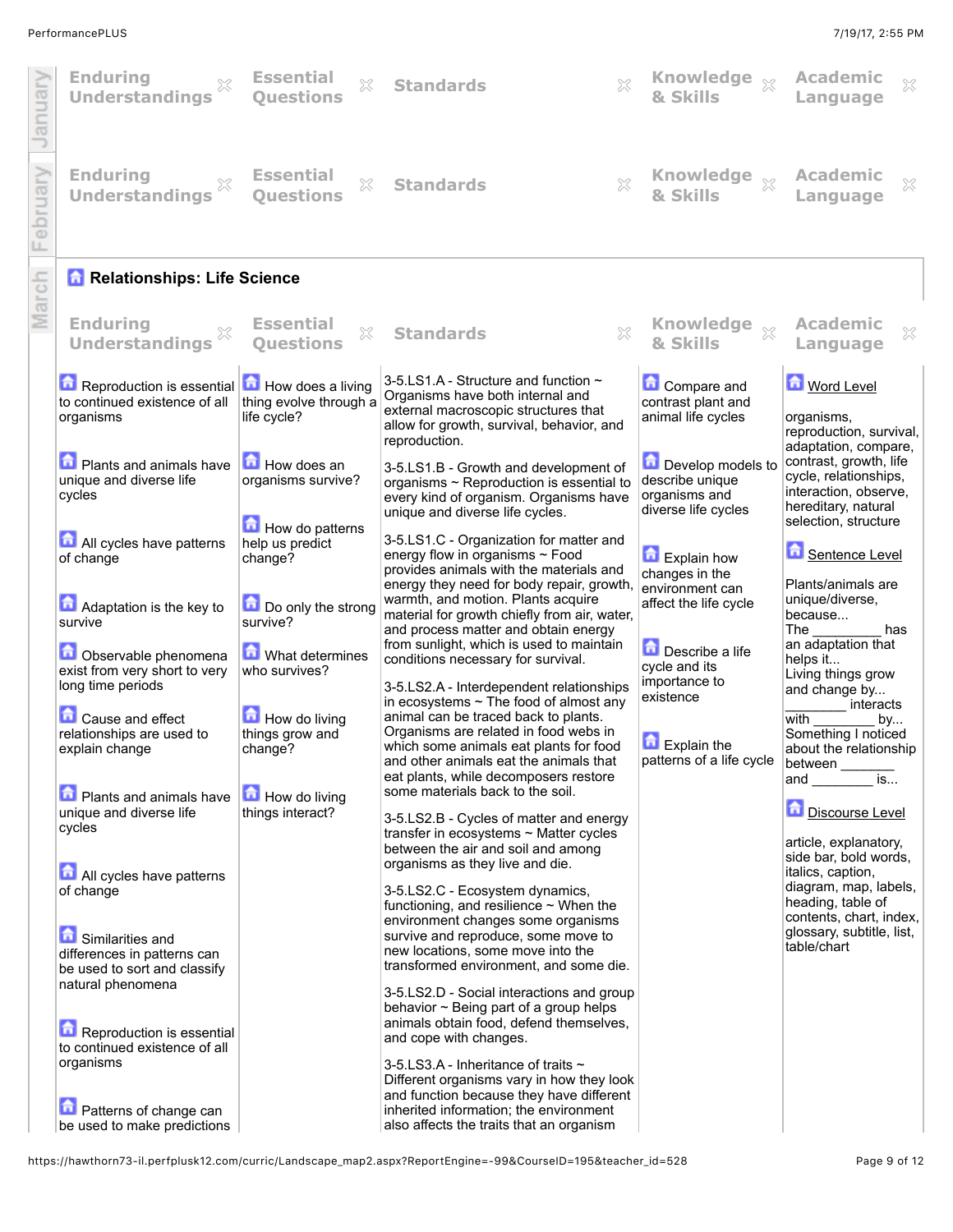surroundings

survive

**Living things are** interdependent with their living and nonliving **Adaptation is the key to** develops. 3-5.LS3.B - Variation of traits ~ Different organisms vary in how they look and function because they have different inherited information; the environment also affects the traits that an organism develops. 3-5.LS4.A - Evidence of common ancestry and diversity  $\sim$  Some living organisms resemble organisms that once lived on Earth. Fossils provide evidence about the types of organisms and environments that existed long ago. 3-5.LS4.B - Natural selection ~ Differences in characteristics between individuals of the same species provide advantages in surviving and reproducing. 3-5.LS4.C - Adaptation ~ Particular organisms can only survive in particular environments. 3-5.LS4.D - Biodiversity and humans ~ Populations of organisms live in a variety of habitats. Change in those habitats affects the organisms living there. 3-LS1.1 - Develop models to describe that organisms have unique and diverse life cycles but all have in common birth, growth, reproduction, and death. 3-LS2.1 - Construct an argument that some animals form groups that help members survive. 3-LS3.1 - Analyze and interpret data to provide evidence that plants and animals have traits inherited from parents and that variation of these traits exists in a group of similar organisms. 3-LS3.2 - Use evidence to support the explanation that traits can be influenced by the environment. 3-LS4.1 - Analyze and interpret data from fossils to provide evidence of the organisms and the environments in which they lived long ago. 3-LS4.2 - Use evidence to construct an explanation for how the variations in characteristics among individuals of the same species may provide advantages in surviving, finding mates, and reproducing. 3-LS4.3 - Construct an argument with evidence that in a particular habitat some organisms can survive well, some survive less well, and some cannot survive at all. 3-LS4.4 - Make a claim about the merit of a solution to a problem caused when the environment changes and the types of plants and animals that live there may change.\*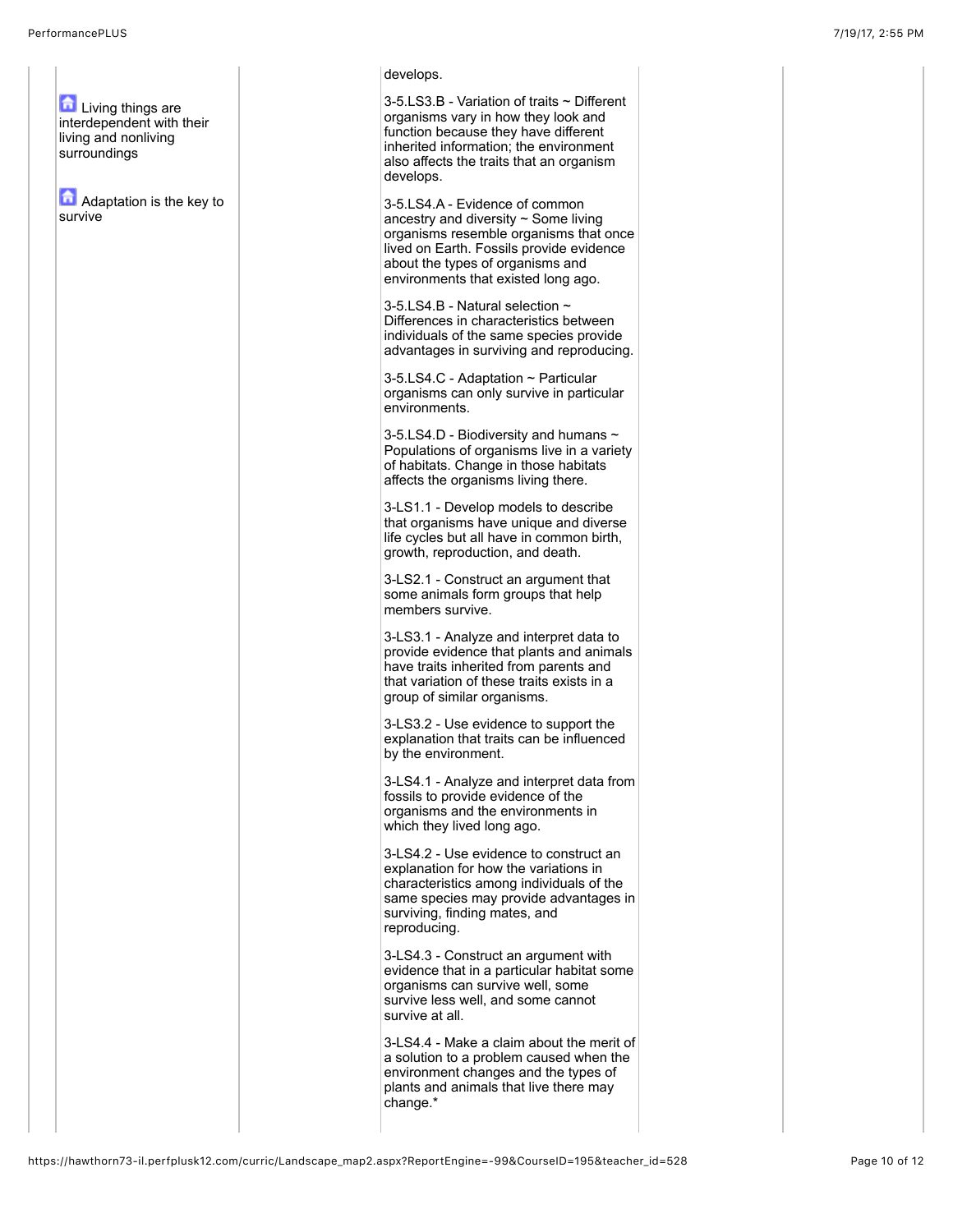|  | 3-5.ESS2.E - Biogeology ~ Living things<br>can affect the physical characteristics of<br>their environment.                                                                                                                                                                                                                                                                        |  |
|--|------------------------------------------------------------------------------------------------------------------------------------------------------------------------------------------------------------------------------------------------------------------------------------------------------------------------------------------------------------------------------------|--|
|  | 3-5.ESS2.E - Biogeology ~ Living things<br>can affect the physical characteristics of<br>their environment.                                                                                                                                                                                                                                                                        |  |
|  | 3-5.LS1.A - Structure and function $\sim$<br>Organisms have both internal and<br>external macroscopic structures that<br>allow for growth, survival, behavior, and<br>reproduction.                                                                                                                                                                                                |  |
|  | 3-5.LS1.B - Growth and development of<br>organisms $\sim$ Reproduction is essential to<br>every kind of organism. Organisms have<br>unique and diverse life cycles.                                                                                                                                                                                                                |  |
|  | 3-5.LS1.C - Organization for matter and<br>energy flow in organisms ~ Food<br>provides animals with the materials and<br>energy they need for body repair, growth,<br>warmth, and motion. Plants acquire<br>material for growth chiefly from air, water,<br>and process matter and obtain energy<br>from sunlight, which is used to maintain<br>conditions necessary for survival. |  |
|  | 3-5.LS1.D - Information Processing ~<br>Different sense receptors are specialized<br>for particular kinds of information;<br>Animals use their perceptions and<br>memories to guide their actions.                                                                                                                                                                                 |  |
|  | 3-5.LS2.A - Interdependent relationships<br>in ecosystems $\sim$ The food of almost any<br>animal can be traced back to plants.<br>Organisms are related in food webs in<br>which some animals eat plants for food<br>and other animals eat the animals that<br>eat plants, while decomposers restore<br>some materials back to the soil.                                          |  |
|  | 3-5.LS2.B - Cycles of matter and energy<br>transfer in ecosystems $\sim$ Matter cycles<br>between the air and soil and among<br>organisms as they live and die.                                                                                                                                                                                                                    |  |
|  | 3-5.LS2.C - Ecosystem dynamics,<br>functioning, and resilience $\sim$ When the<br>environment changes some organisms<br>survive and reproduce, some move to<br>new locations, some move into the<br>transformed environment, and some die.                                                                                                                                         |  |
|  | 3-5.LS2.D - Social interactions and group<br>behavior $\sim$ Being part of a group helps<br>animals obtain food, defend themselves,<br>and cope with changes.                                                                                                                                                                                                                      |  |
|  | 3-5.LS3.A - Inheritance of traits ~<br>Different organisms vary in how they look<br>and function because they have different<br>inherited information; the environment<br>also affects the traits that an organism<br>develops.                                                                                                                                                    |  |
|  | 3-5.LS3.B - Variation of traits ~ Different<br>organisms vary in how they look and<br>function because they have different<br>inherited information; the environment                                                                                                                                                                                                               |  |